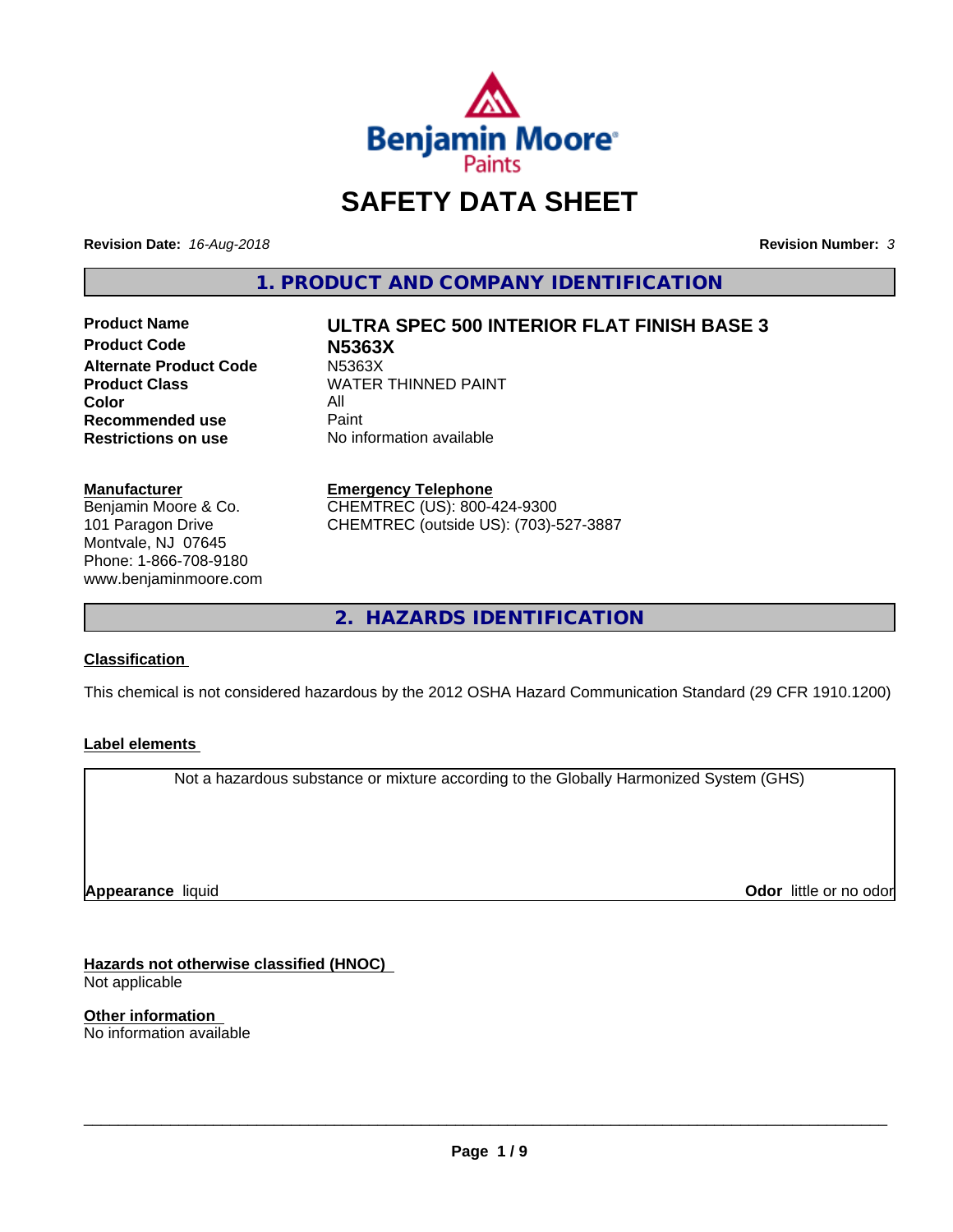# **3. COMPOSITION INFORMATION ON COMPONENTS**

| <b>Chemical name</b> | <b>CAS No.</b> | Weight-% |
|----------------------|----------------|----------|
| Limestone            | 1317-65-3      | ~~<br>ັບ |
| Titanium dioxide     | 13463-67-7     |          |
| Diatomaceous earth   | 61790-53-2     |          |

|                                                  | 4. FIRST AID MEASURES                                                                                    |
|--------------------------------------------------|----------------------------------------------------------------------------------------------------------|
| <b>General Advice</b>                            | No hazards which require special first aid measures.                                                     |
| <b>Eye Contact</b>                               | Rinse thoroughly with plenty of water for at least 15 minutes and consult a<br>physician.                |
| <b>Skin Contact</b>                              | Wash off immediately with soap and plenty of water while removing all<br>contaminated clothes and shoes. |
| <b>Inhalation</b>                                | Move to fresh air. If symptoms persist, call a physician.                                                |
| Ingestion                                        | Clean mouth with water and afterwards drink plenty of water. Consult a physician<br>if necessary.        |
| <b>Most Important</b><br><b>Symptoms/Effects</b> | None known.                                                                                              |
| <b>Notes To Physician</b>                        | Treat symptomatically.                                                                                   |

**5. FIRE-FIGHTING MEASURES**

| <b>Suitable Extinguishing Media</b>                                              | Use extinguishing measures that are appropriate to local<br>circumstances and the surrounding environment.                                   |
|----------------------------------------------------------------------------------|----------------------------------------------------------------------------------------------------------------------------------------------|
| <b>Protective Equipment And Precautions For</b><br><b>Firefighters</b>           | As in any fire, wear self-contained breathing apparatus<br>pressure-demand, MSHA/NIOSH (approved or equivalent)<br>and full protective gear. |
| <b>Specific Hazards Arising From The Chemical</b>                                | Closed containers may rupture if exposed to fire or<br>extreme heat.                                                                         |
| <b>Sensitivity To Mechanical Impact</b>                                          | No.                                                                                                                                          |
| <b>Sensitivity To Static Discharge</b>                                           | No.                                                                                                                                          |
| <b>Flash Point Data</b><br>Flash Point (°F)<br>Flash Point (°C)<br><b>Method</b> | Not applicable<br>Not applicable<br>Not applicable                                                                                           |
| <b>Flammability Limits In Air</b>                                                |                                                                                                                                              |
| Lower flammability limit:                                                        | Not applicable                                                                                                                               |
|                                                                                  |                                                                                                                                              |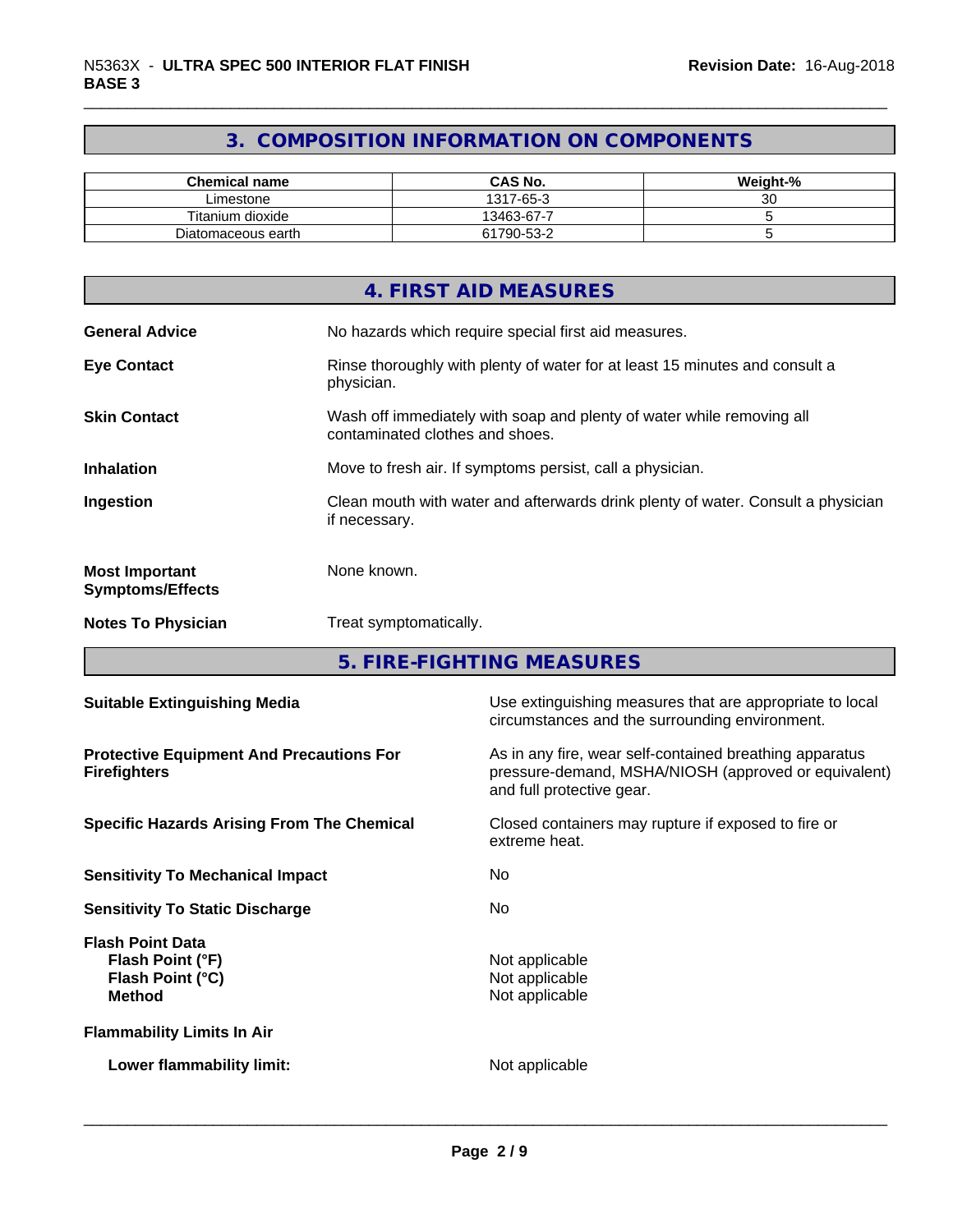|                                         | <b>Upper flammability limit:</b> |                        | Not applicable        |                                |
|-----------------------------------------|----------------------------------|------------------------|-----------------------|--------------------------------|
| <b>NFPA</b>                             | Health: 1                        | <b>Flammability: 0</b> | <b>Instability: 0</b> | <b>Special: Not Applicable</b> |
| <b>NFPA Legend</b><br>0 - Not Hazardous |                                  |                        |                       |                                |

- 0 Not Hazardous
- 1 Slightly
- 2 Moderate
- 3 High
- 4 Severe

*The ratings assigned are only suggested ratings, the contractor/employer has ultimate responsibilities for NFPA ratings where this system is used.*

*Additional information regarding the NFPA rating system is available from the National Fire Protection Agency (NFPA) at www.nfpa.org.*

#### **6. ACCIDENTAL RELEASE MEASURES**

| <b>Personal Precautions</b>      | Avoid contact with skin, eyes and clothing. Ensure adequate ventilation.                                                                                                         |
|----------------------------------|----------------------------------------------------------------------------------------------------------------------------------------------------------------------------------|
| <b>Other Information</b>         | Prevent further leakage or spillage if safe to do so.                                                                                                                            |
| <b>Environmental precautions</b> | See Section 12 for additional Ecological Information.                                                                                                                            |
| <b>Methods for Cleaning Up</b>   | Soak up with inert absorbent material. Sweep up and shovel into suitable<br>containers for disposal.                                                                             |
|                                  | 7. HANDLING AND STORAGE                                                                                                                                                          |
| <b>Handling</b>                  | Avoid contact with skin, eyes and clothing. Avoid breathing vapors, spray mists or<br>sanding dust. In case of insufficient ventilation, wear suitable respiratory<br>equipment. |
| <b>Storage</b>                   | Keep container tightly closed. Keep out of the reach of children.                                                                                                                |
|                                  |                                                                                                                                                                                  |

**Incompatible Materials** No information available

# **8. EXPOSURE CONTROLS/PERSONAL PROTECTION**

#### **Exposure Limits**

| <b>Chemical name</b> | <b>ACGIH TLV</b>  | <b>OSHA PEL</b>            |
|----------------------|-------------------|----------------------------|
| Limestone            | N/E               | 15 mg/m <sup>3</sup> - TWA |
|                      |                   | $5 \text{ mg/m}^3$ - TWA   |
| Titanium dioxide     | 10 mg/m $3$ - TWA | 15 mg/m $3$ - TWA          |
| Diatomaceous earth   | N/E               |                            |
|                      |                   | 20 mppcf - TWA             |

#### **Legend**

ACGIH - American Conference of Governmental Industrial Hygienists Exposure Limits OSHA - Occupational Safety & Health Administration Exposure Limits N/E - Not Established

**Engineering Measures** Ensure adequate ventilation, especially in confined areas.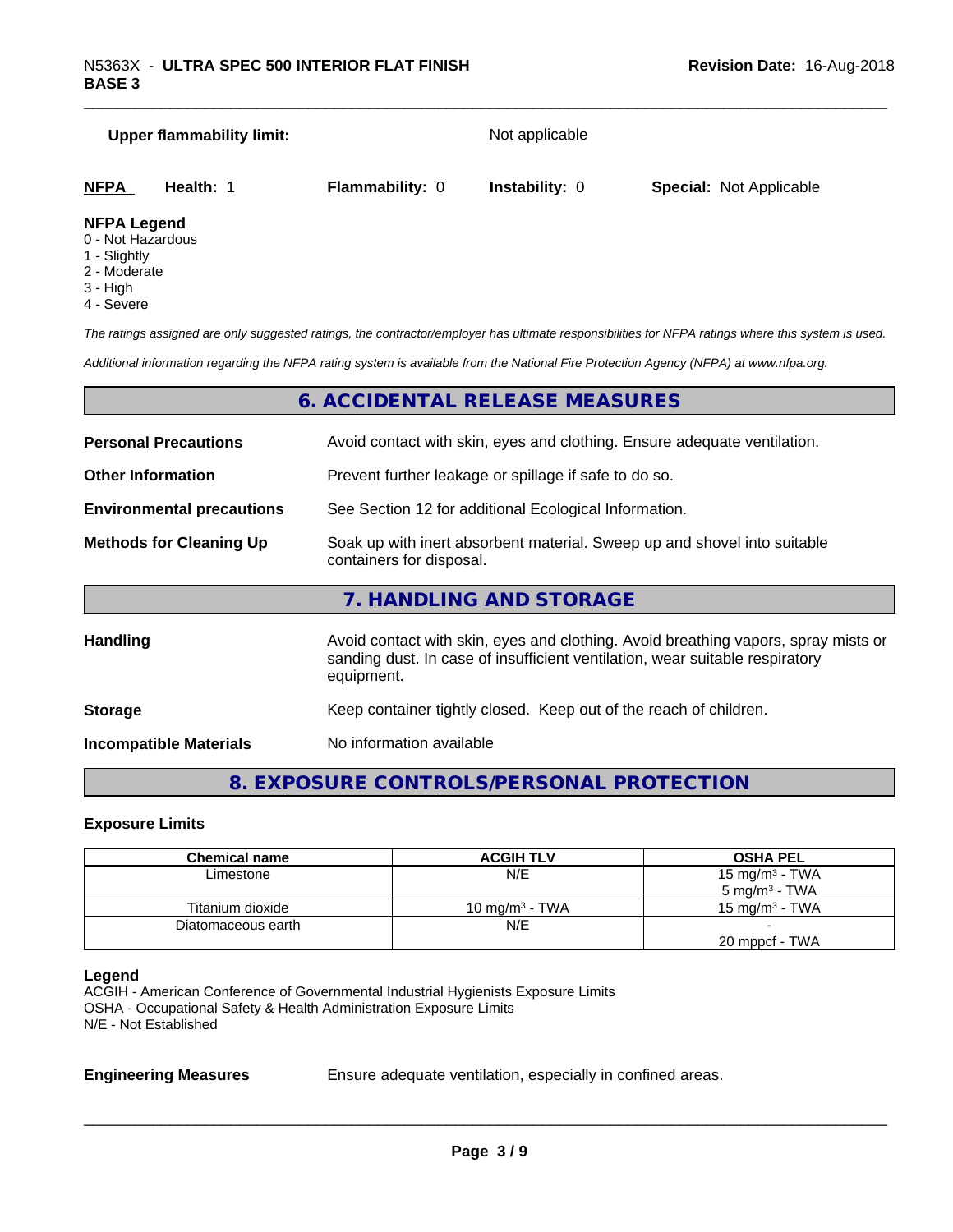| <b>Personal Protective Equipment</b> |                                                                                                                                     |
|--------------------------------------|-------------------------------------------------------------------------------------------------------------------------------------|
| <b>Eye/Face Protection</b>           | Safety glasses with side-shields.                                                                                                   |
| <b>Skin Protection</b>               | Protective gloves and impervious clothing.                                                                                          |
| <b>Respiratory Protection</b>        | In case of insufficient ventilation wear suitable respiratory equipment.                                                            |
| <b>Hygiene Measures</b>              | Avoid contact with skin, eyes and clothing. Remove and wash contaminated<br>clothing before re-use. Wash thoroughly after handling. |

#### **9. PHYSICAL AND CHEMICAL PROPERTIES**

**Appearance** liquid **Odor** little or no odor **Odor Threshold**<br> **Density (Ibs/gal)**<br> **Density (Ibs/gal)**<br> **No information available**<br>
10.7 - 11.1 **Density (Ibs/gal) Specific Gravity** 1.28 - 1.33 **pH pH**  $\blacksquare$ **Viscosity (cps)** No information available<br> **Solubility(ies)** No information available<br>
No information available **Solubility(ies)**<br> **No** information available<br> **Water solubility**<br> **Water solubility Evaporation Rate No information available No information available Vapor pressure @20 °C (kPa)** No information available **Vapor density**<br> **Vapor density**<br> **With % Solids**<br>
With % Solids
2018 Wt. % Solids **Vol. % Solids** 30 - 40 **Wt. % Volatiles** 45 - 55 **Vol. % Volatiles** 60 - 70 **VOC Regulatory Limit (g/L)** 0 **Boiling Point (°F)** 212 **Boiling Point (°C)** 100 **Freezing Point (°F)** 32 **Freezing Point (°C)** 0 **Flash Point (°F)**<br> **Flash Point (°C)**<br> **Flash Point (°C)**<br> **C Flash Point (°C) Method** Not applicable Not applicable **Flammability (solid, gas)**<br> **Upper flammability limit:**<br>
Upper flammability limit:<br>  $\begin{array}{ccc}\n\bullet & \bullet & \bullet \\
\bullet & \bullet & \bullet\n\end{array}$  Not applicable **Upper flammability limit: Lower flammability limit:** Not applicable **Autoignition Temperature (°F)** No information available **Autoignition Temperature (°C)** No information available **Decomposition Temperature (°F)** No information available<br> **Decomposition Temperature (°C)** No information available **Decomposition Temperature (°C)**<br>Partition coefficient

# **No information available No information available**

# **10. STABILITY AND REACTIVITY**

| Reactivity                 |  |
|----------------------------|--|
| Chemical Stability         |  |
| <b>Conditions to avoid</b> |  |

**Reading** Applicable **Chemical Stable under normal conditions.** 

 $\overline{\phantom{a}}$  ,  $\overline{\phantom{a}}$  ,  $\overline{\phantom{a}}$  ,  $\overline{\phantom{a}}$  ,  $\overline{\phantom{a}}$  ,  $\overline{\phantom{a}}$  ,  $\overline{\phantom{a}}$  ,  $\overline{\phantom{a}}$  ,  $\overline{\phantom{a}}$  ,  $\overline{\phantom{a}}$  ,  $\overline{\phantom{a}}$  ,  $\overline{\phantom{a}}$  ,  $\overline{\phantom{a}}$  ,  $\overline{\phantom{a}}$  ,  $\overline{\phantom{a}}$  ,  $\overline{\phantom{a}}$ 

**revent from freezing.**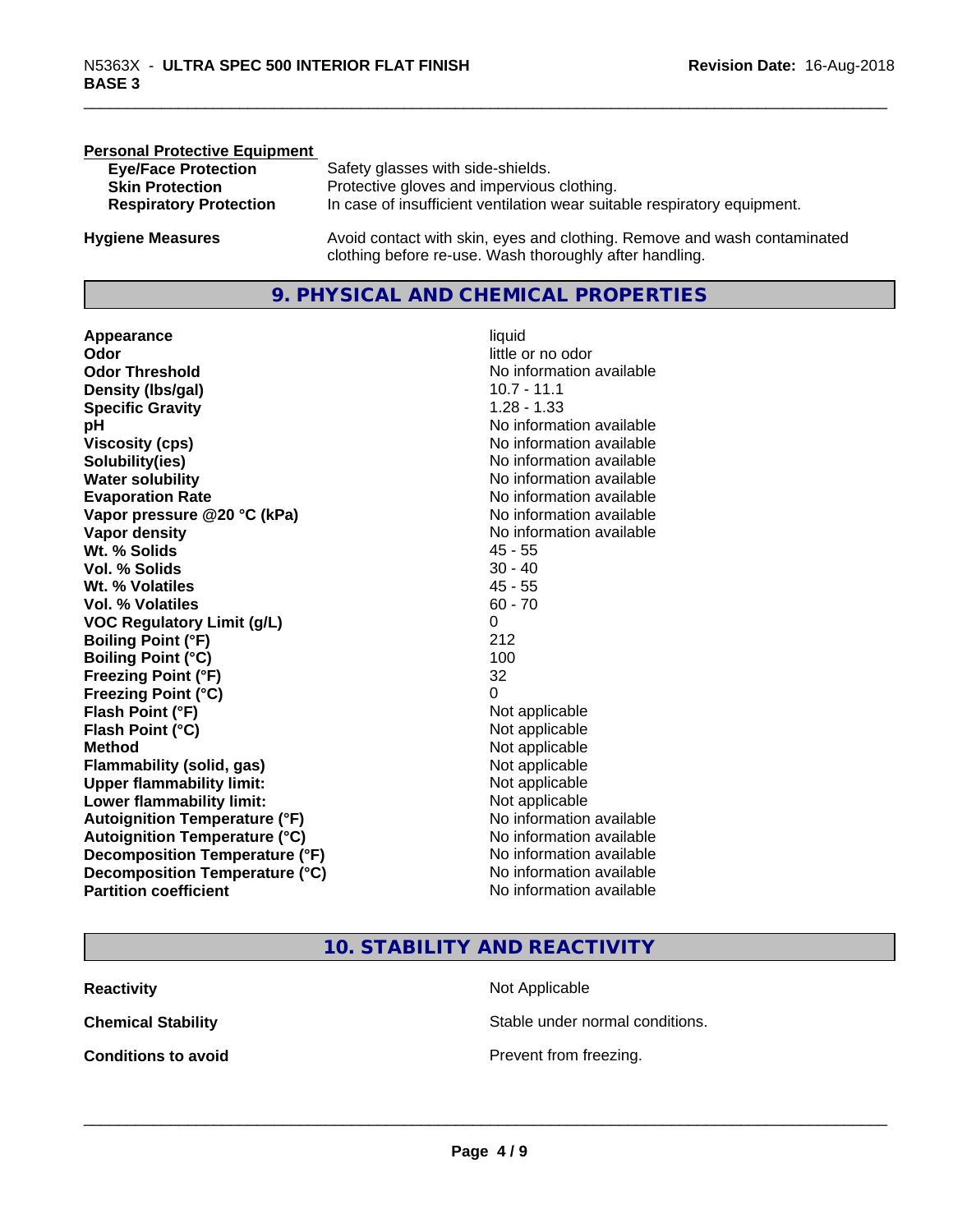| <b>Incompatible Materials</b>                                                                   |                                                                                 |                                                                                                                 | No materials to be especially mentioned. |             |  |
|-------------------------------------------------------------------------------------------------|---------------------------------------------------------------------------------|-----------------------------------------------------------------------------------------------------------------|------------------------------------------|-------------|--|
| <b>Hazardous Decomposition Products</b>                                                         |                                                                                 |                                                                                                                 | None under normal use.                   |             |  |
| <b>Possibility of hazardous reactions</b>                                                       |                                                                                 |                                                                                                                 | None under normal conditions of use.     |             |  |
|                                                                                                 |                                                                                 | 11. TOXICOLOGICAL INFORMATION                                                                                   |                                          |             |  |
| <b>Product Information</b>                                                                      |                                                                                 |                                                                                                                 |                                          |             |  |
| Information on likely routes of exposure                                                        |                                                                                 |                                                                                                                 |                                          |             |  |
| <b>Principal Routes of Exposure</b>                                                             |                                                                                 | Eye contact, skin contact and inhalation.                                                                       |                                          |             |  |
| <b>Acute Toxicity</b>                                                                           |                                                                                 |                                                                                                                 |                                          |             |  |
| <b>Product Information</b>                                                                      |                                                                                 | No information available                                                                                        |                                          |             |  |
| Symptoms related to the physical, chemical and toxicological characteristics                    |                                                                                 |                                                                                                                 |                                          |             |  |
| <b>Symptoms</b>                                                                                 |                                                                                 | No information available                                                                                        |                                          |             |  |
|                                                                                                 |                                                                                 |                                                                                                                 |                                          |             |  |
| Delayed and immediate effects as well as chronic effects from short and long-term exposure      |                                                                                 |                                                                                                                 |                                          |             |  |
| Eye contact                                                                                     |                                                                                 | May cause slight irritation.                                                                                    |                                          |             |  |
| <b>Skin contact</b>                                                                             |                                                                                 | Substance may cause slight skin irritation. Prolonged or repeated contact may dry<br>skin and cause irritation. |                                          |             |  |
| <b>Inhalation</b>                                                                               |                                                                                 | May cause irritation of respiratory tract.                                                                      |                                          |             |  |
| Ingestion                                                                                       | Ingestion may cause gastrointestinal irritation, nausea, vomiting and diarrhea. |                                                                                                                 |                                          |             |  |
| <b>Sensitization</b>                                                                            | No information available                                                        |                                                                                                                 |                                          |             |  |
| <b>Neurological Effects</b>                                                                     | No information available.                                                       |                                                                                                                 |                                          |             |  |
| <b>Mutagenic Effects</b>                                                                        | No information available.                                                       |                                                                                                                 |                                          |             |  |
| <b>Reproductive Effects</b>                                                                     |                                                                                 | No information available.                                                                                       |                                          |             |  |
| <b>Developmental Effects</b>                                                                    | No information available.                                                       |                                                                                                                 |                                          |             |  |
| <b>Target organ effects</b>                                                                     |                                                                                 | No information available.                                                                                       |                                          |             |  |
| <b>STOT - single exposure</b>                                                                   |                                                                                 | No information available.                                                                                       |                                          |             |  |
| <b>STOT - repeated exposure</b>                                                                 |                                                                                 | No information available.                                                                                       |                                          |             |  |
| Other adverse effects                                                                           | No information available.                                                       |                                                                                                                 |                                          |             |  |
| <b>Aspiration Hazard</b>                                                                        |                                                                                 | No information available                                                                                        |                                          |             |  |
| <b>Numerical measures of toxicity</b>                                                           |                                                                                 |                                                                                                                 |                                          |             |  |
| <b>ATEmix (oral)</b>                                                                            | 306215                                                                          |                                                                                                                 |                                          |             |  |
| <b>Component Information</b>                                                                    |                                                                                 |                                                                                                                 |                                          |             |  |
| Titanium dioxide                                                                                |                                                                                 |                                                                                                                 |                                          |             |  |
| LD50 Oral: > 10000 mg/kg (Rat)                                                                  |                                                                                 |                                                                                                                 |                                          |             |  |
| Carcinogenicity                                                                                 |                                                                                 |                                                                                                                 |                                          |             |  |
| The information below indicates whether each agency has listed any ingredient as a carcinogen:. |                                                                                 |                                                                                                                 |                                          |             |  |
| <b>Chemical name</b>                                                                            |                                                                                 | <b>IARC</b>                                                                                                     | <b>NTP</b>                               | <b>OSHA</b> |  |
|                                                                                                 |                                                                                 | 2B - Possible Human                                                                                             |                                          | Listed      |  |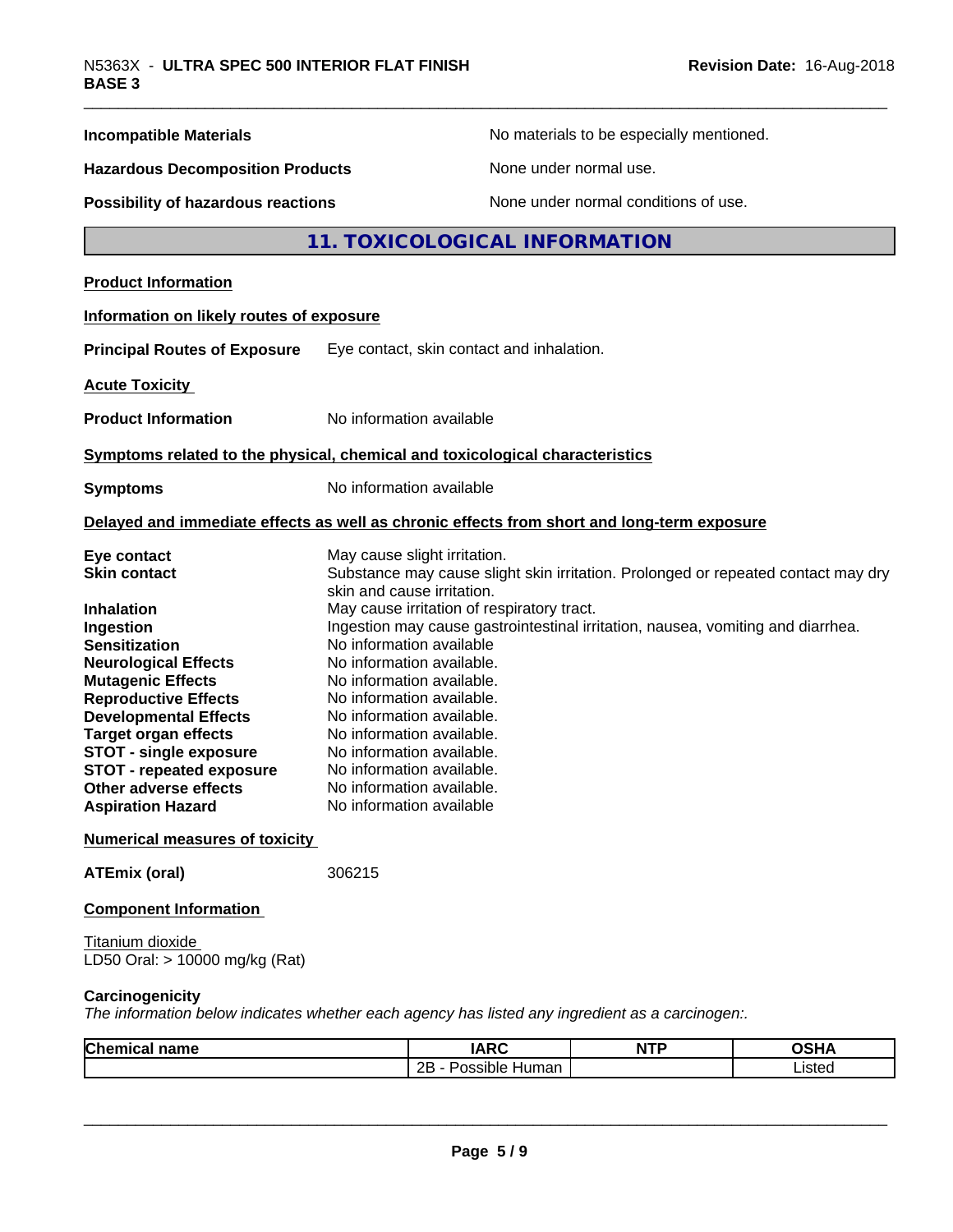# \_\_\_\_\_\_\_\_\_\_\_\_\_\_\_\_\_\_\_\_\_\_\_\_\_\_\_\_\_\_\_\_\_\_\_\_\_\_\_\_\_\_\_\_\_\_\_\_\_\_\_\_\_\_\_\_\_\_\_\_\_\_\_\_\_\_\_\_\_\_\_\_\_\_\_\_\_\_\_\_\_\_\_\_\_\_\_\_\_\_\_\_\_ N5363X - **ULTRA SPEC <sup>500</sup> INTERIOR FLAT FINISH BASE 3**

| .<br>.<br>ш<br>ш |  |  |
|------------------|--|--|

• Although IARC has classified titanium dioxide as possibly carcinogenic to humans (2B), their summary concludes: "No significant exposure to titanium dioxide is thought to occur during the use of products in which titanium dioxide is bound to other materials, such as paint."

#### **Legend**

IARC - International Agency for Research on Cancer NTP - National Toxicity Program OSHA - Occupational Safety & Health Administration

**12. ECOLOGICAL INFORMATION**

## **Ecotoxicity Effects**

The environmental impact of this product has not been fully investigated.

#### **Product Information**

# **Acute Toxicity to Fish**

No information available

#### **Acute Toxicity to Aquatic Invertebrates**

No information available

#### **Acute Toxicity to Aquatic Plants**

No information available

#### **Persistence / Degradability**

No information available.

#### **Bioaccumulation**

No information available.

#### **Mobility in Environmental Media**

No information available.

#### **Ozone**

No information available

#### **Component Information**

#### **Acute Toxicity to Fish**

Titanium dioxide  $LC50:$  > 1000 mg/L (Fathead Minnow - 96 hr.)

#### **Acute Toxicity to Aquatic Invertebrates**

No information available

# **Acute Toxicity to Aquatic Plants**

No information available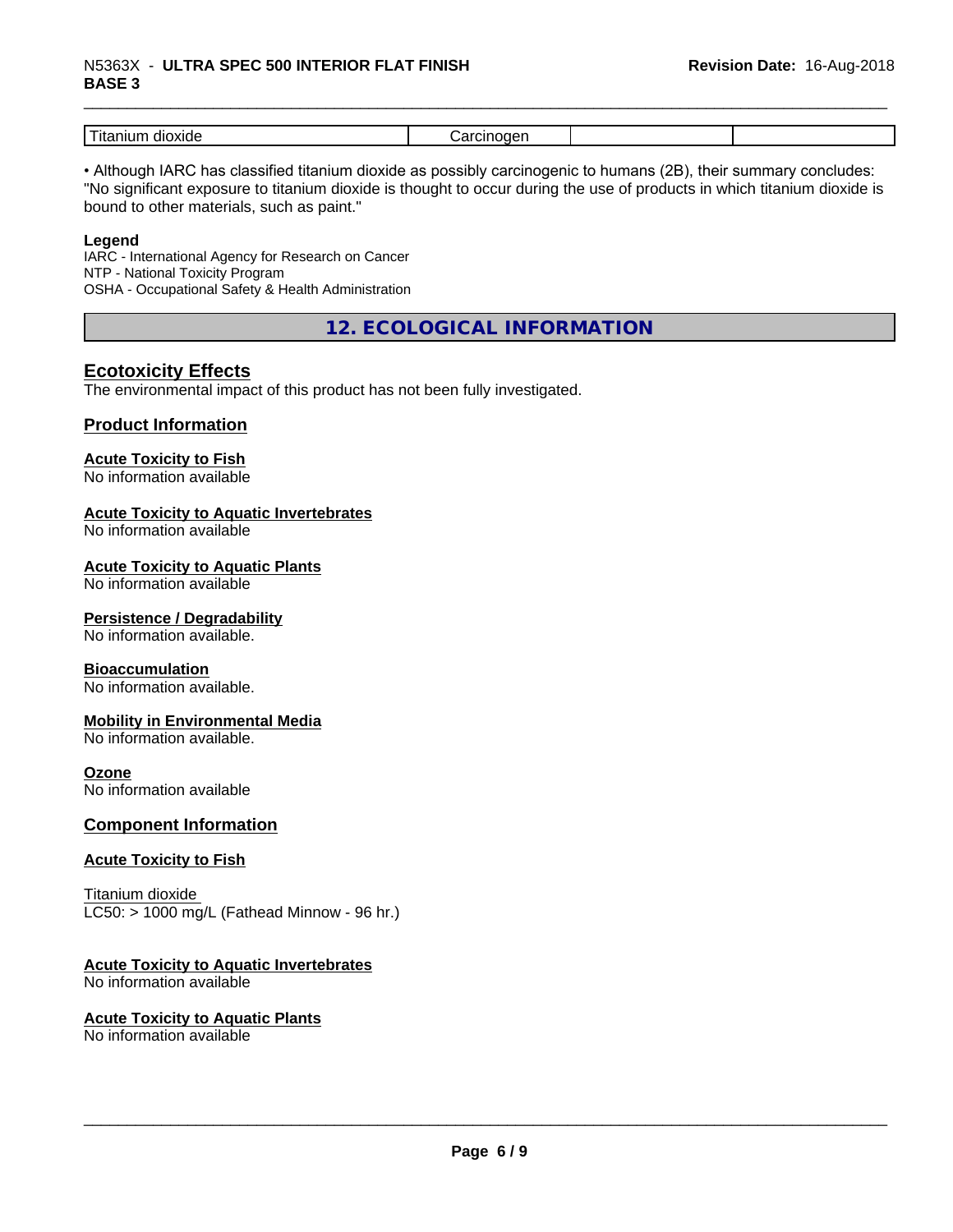| 13. DISPOSAL CONSIDERATIONS                                                                                                                                                                                               |
|---------------------------------------------------------------------------------------------------------------------------------------------------------------------------------------------------------------------------|
| Dispose of in accordance with federal, state, and local regulations. Local<br>requirements may vary, consult your sanitation department or state-designated<br>environmental protection agency for more disposal options. |
| 14. TRANSPORT INFORMATION                                                                                                                                                                                                 |
| Not regulated                                                                                                                                                                                                             |
| Not regulated                                                                                                                                                                                                             |
| Not regulated                                                                                                                                                                                                             |
| <b>15. REGULATORY INFORMATION</b>                                                                                                                                                                                         |
|                                                                                                                                                                                                                           |

#### **International Inventories**

| <b>TSCA: United States</b> | Yes - All components are listed or exempt. |
|----------------------------|--------------------------------------------|
| <b>DSL: Canada</b>         | Yes - All components are listed or exempt. |

# **Federal Regulations**

#### **SARA 311/312 hazardous categorization**

| Acute health hazard               | Nο |
|-----------------------------------|----|
| Chronic Health Hazard             | N٥ |
| Fire hazard                       | N٥ |
| Sudden release of pressure hazard | N٥ |
| Reactive Hazard                   | Nο |

#### **SARA 313**

Section 313 of Title III of the Superfund Amendments and Reauthorization Act of 1986 (SARA). This product contains a chemical or chemicals which are subject to the reporting requirements of the Act and Title 40 of the Code of Federal Regulations, Part 372:

*None*

**Clean Air Act,Section 112 Hazardous Air Pollutants (HAPs) (see 40 CFR 61)**

This product contains the following HAPs:

*None*

# **US State Regulations**

#### **California Proposition 65**

**A** WARNING: Cancer and Reproductive Harm– www.P65warnings.ca.gov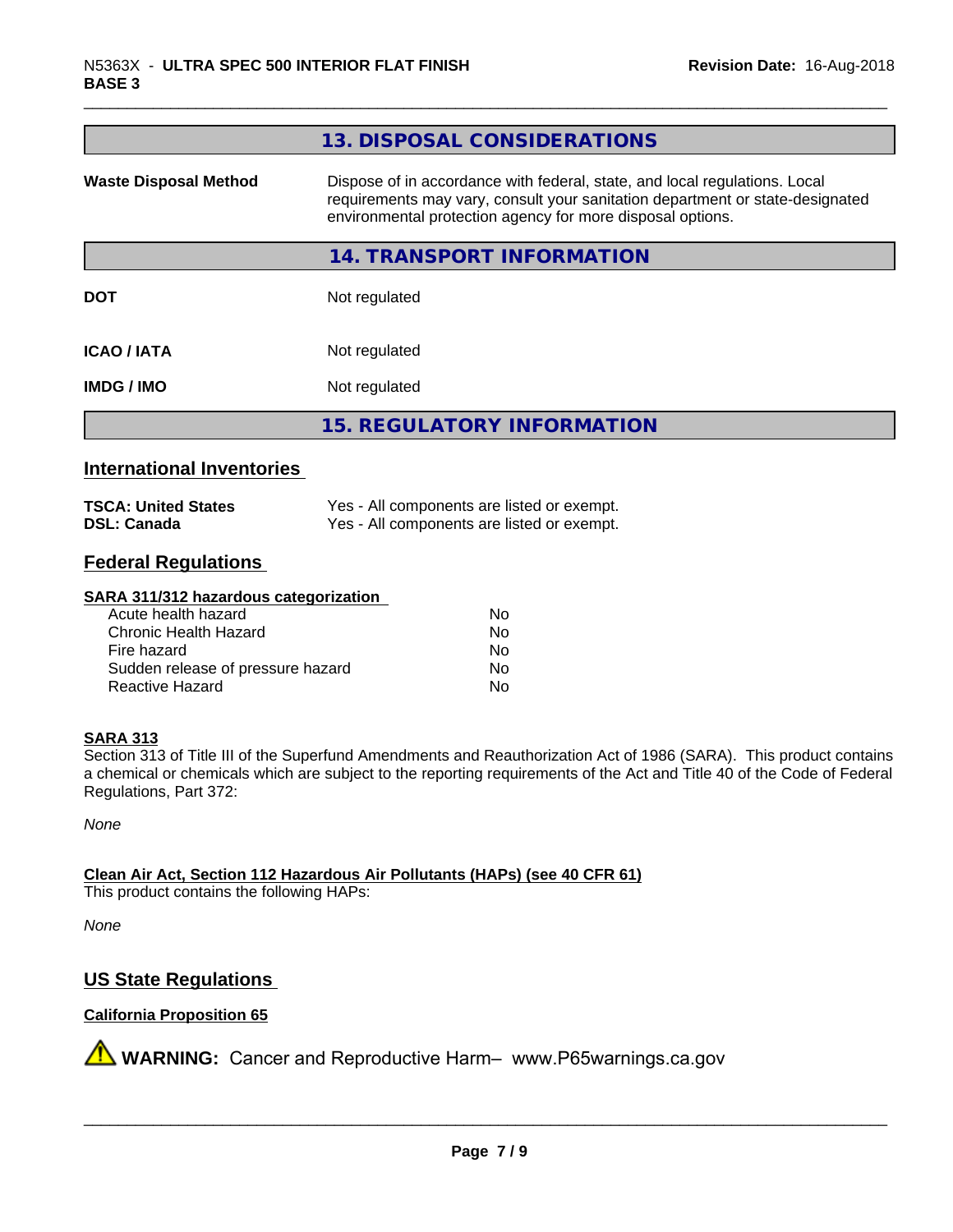#### **State Right-to-Know**

| <b>Chemical name</b> | <b>Massachusetts</b> | <b>New Jersey</b> | Pennsylvania |
|----------------------|----------------------|-------------------|--------------|
| Limestone            |                      |                   |              |
| Titanium dioxide     |                      |                   |              |
| Diatomaceous earth   |                      |                   |              |

#### **Legend**

X - Listed

# **16. OTHER INFORMATION**

| <b>HMIS</b> |  |  |
|-------------|--|--|
|             |  |  |

**Health: 1 Flammability: 0 Reactivity: 0 PPE: -**

#### **HMIS Legend**

- 0 Minimal Hazard
- 1 Slight Hazard
- 2 Moderate Hazard
- 3 Serious Hazard
- 4 Severe Hazard
- \* Chronic Hazard
- X Consult your supervisor or S.O.P. for "Special" handling instructions.

*Note: The PPE rating has intentionally been left blank. Choose appropriate PPE that will protect employees from the hazards the material will present under the actual normal conditions of use.*

*Caution: HMISÒ ratings are based on a 0-4 rating scale, with 0 representing minimal hazards or risks, and 4 representing significant hazards or risks. Although HMISÒ ratings are not required on MSDSs under 29 CFR 1910.1200, the preparer, has chosen to provide them. HMISÒ ratings are to be used only in conjunction with a fully implemented HMISÒ program by workers who have received appropriate HMISÒ training. HMISÒ is a registered trade and service mark of the NPCA. HMISÒ materials may be purchased exclusively from J. J. Keller (800) 327-6868.*

 **WARNING!** If you scrape, sand, or remove old paint, you may release lead dust. LEAD IS TOXIC. EXPOSURE TO LEAD DUST CAN CAUSE SERIOUS ILLNESS, SUCH AS BRAIN DAMAGE, ESPECIALLY IN CHILDREN. PREGNANT WOMEN SHOULD ALSO AVOID EXPOSURE.Wear a NIOSH approved respirator to control lead exposure. Clean up carefully with a HEPA vacuum and a wet mop. Before you start, find out how to protect yourself and your family by contacting the National Lead Information Hotline at 1-800-424-LEAD or log on to www.epa.gov/lead.

| <b>Prepared By</b>                               | <b>Product Stewardship Department</b><br>Benjamin Moore & Co.<br>101 Paragon Drive<br>Montvale, NJ 07645<br>800-225-5554 |  |
|--------------------------------------------------|--------------------------------------------------------------------------------------------------------------------------|--|
| <b>Revision Date:</b><br><b>Revision Summary</b> | 16-Aug-2018<br>Not available                                                                                             |  |

Disclaimer

The information contained herein is presented in good faith and believed to be accurate as of the effective date shown above. This information is furnished without warranty of any kind. Employers should use this information only as a **supplement to other information gathered by them and must make independent determination of suitability and** completeness of information from all sources to assure proper use of these materials and the safety and health of